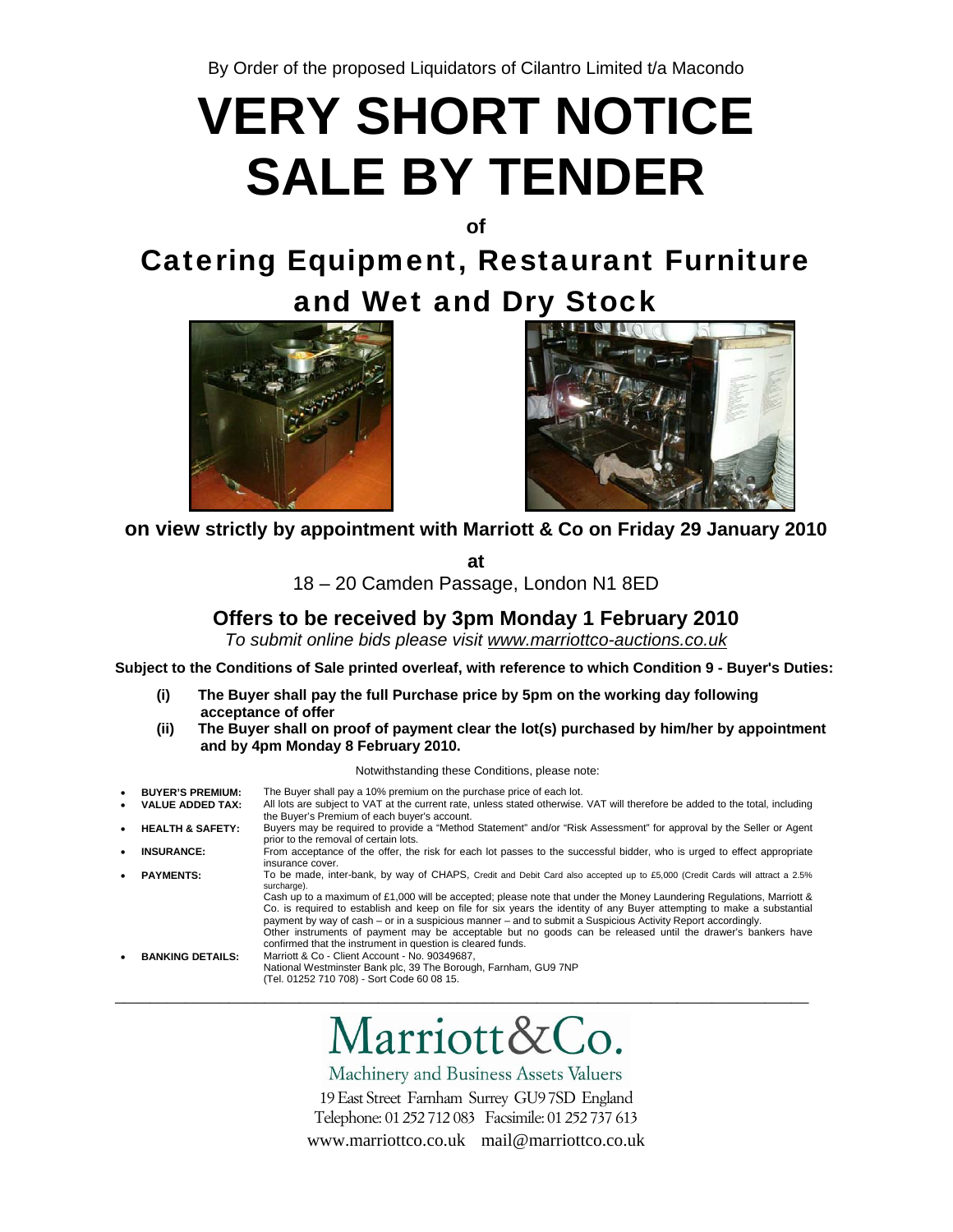### **CONDITIONS OF SALE BY TENDER**

#### **'Online' sales use the internet, licenced software and a remote server over which Marriott & Co. has no control. Marriott & Co. accept no responsibility whatsoever for any bids placed**

#### **1. Definitions**

- In these conditions references to:
- "The Agent" means the firm of Marriott & Co. or any Partner or employee thereof
- at the time of Sale; (b) The "Buyer" shall have the meaning ascribed to it in Condition 6 and the "Buyers" shall been deemed to be principals (for the purpose of these conditions), unless to the knowledge of the Agent they are acting as agents on behalf of a
- named principal; The "Seller" means the person owning or having the right to sell the lot; (d) "Lot(s)" means such goods, vehicles, computers and/or other items which are the
- subject of the Sale by Tender; (e) The Interpretation Act 1978 applies to the terms and expressions used in these conditions as if contained in the statute, and these conditions shall be governed by English Law.

#### **2. The Condition of Goods**

Whilst every care has been taken in the preparation of any advertisement brochure and other publication, they are necessarily statements of opinion and must not be relied upon as statements of fact. Neither the Seller nor the Agent is responsible for the correctness of any description of any lot. The Agent sells as agent for the Seller (unless otherwise specifically declared). The Agent is not in a position to know the history or assess the quality of the lots. Lots sold are likely to have been subject to wear and tear caused by use or the effects of age and may have faults and imperfections. Buyers are given opportunities at the viewing times to examine lots and will be assumed to have done so. They must rely solely on their own skill or judgement as to whether lots are fit for any particular purpose and whether they comply with the catalogue description.

#### **3. Personal Risk and Damage to Property**

Every person on the premises where the lots are being exhibited or sold before, during or after the sale are:

- (a) Deemed to be there at their own risk and neither the Seller nor the Agent shall be liable for any loss, accident or injury sustained howsoever caused; and (b) Responsible for any damage they, their carriers or other agents may cause to any
- lot, to the premises or any other property.

#### **4. Duties of Persons Present**

All persons present at the sale agree to refrain from conduct which may cause a nuisance to others present and to indemnify the Agent against the consequences of any proceedings brought against them in respect of such conduct.

#### **5. Offers**

All offers shall be submitted in the manner prescribed by the Agent, and shall be treated as being made upon these Conditions of Sale and on the basis that the party making the offer has notice of these conditions. All offers shall be binding upon the party making the offer unless otherwise notified by the Agent.

#### **6. Ascertainment of the Buyer**

The Buyer shall be the person making the offer which is acceptable to the Agent; the Buyer will be informed in writing accordingly.

#### **7. Agent's Discretion**

The Agent has sole discretion to refuse any offer, to withdraw any lot, and exclude any person from the sale site.

#### **8. Buyer's Premium and Value Added Tax**

The Buyer shall pay a 10 per cent premium on the purchase price of each lot whether sold by tender or private treaty (such premium to belong to the Agent), together with Value Added Tax at the current rate on the purchase price of each lot (unless the lot is notified as not attracting Value Added Tax) and on the premium.

#### **9. Duties of Buyers**

- The Buyer shall:<br>(a) Pay the full purc Pay the full purchase price together with any chargeable Value Added Tax by the time/date stated overleaf;
- (b) In accordance with the Health & Safety at Work Regulations and Construction Design & Management Regulations, the Buyer may be required to provide a "Method Statement" and/or "Risk Assessment" for approval by the Seller and/or the Agent prior to the removal of any lots. The Buyer is responsible for electrical disconnections which must be carried out by a suitably qualified electrician, and the Buyer is responsible for the removal of any fluids and/or waste in and around the lot(s) strictly in accordance with the Control of Substances Hazardous to Health Regulations;
- (c) On proof of payment and by appointment, remove the goods expeditiously and by the time/date stated overleaf;
- Where lots are fixed to land and/or buildings, detach such lot safely and lawfully without the use of flame cutters, explosives or any other dangerous equipment or processes (unless with previous written permission of the Agent) and forthwith make good any damage to the land and/or buildings and the Buyer undertakes to indemnify the Agent and (where appropriate) the Seller against any costs, damage, claims and demands arising upon such

removal. The Agent may require prior to removal a sum from the Buyer to cover the likely damage caused by such removal. The Agent shall be entitled to exercise a lien on any lot purchased by the Buyer until all or any damage or loss has been paid in full.

#### **10. Liability of the Agent and Sellers**

- (a) Lots are sold with all faults and defects and with all errors of description and neither the Seller nor the Agent is responsible for any defects whatsoever. All implied conditions relating to description, fitness and quality are accordingly excluded;
- (b) The Seller and the Agent do not make or give, nor has any person in the employment of the Agent any authority to make or give, any express representation or warranty with regard to any lot - except as provided by Condition 11 below

**11. Risk and Passing of Property**  Subject to Condition 15 below, the Seller warrants to the Agent and to the Buyer that the Seller is the true owner of the lot or is properly authorised to sell it. Each lot is at the sole risk of the Buyer upon acceptance of the Buyer's offer. Title shall not pass to the Buyer until payment has been made in full and until such time the Agent shall have a lien on the lot.

#### **12. Default by the Purchaser**

- If the Buyer fails to comply with his duties, the Agent shall have the right to: (a) Resell the lots by Public Auction or otherwise without notice to the Buyer, and if
- any loss arises from such a resale after deducting the Agent's full costs and expenses, the Buyer shall be responsible to the Agent for that loss (any net surplus to be the Seller's); and
- (b) Where a deposit is paid, to forfeit that deposit; and
- (c) Charge interest on any unpaid balance at the rate of 2 per cent above base rate from time to time; and
- (d) Charge for storage arising after the time for removal at the rate of 25 per cent per annum of the sale price and to release the lots in question to the Buyer only after payment in full of all storage and removal expenses incurred (as well as the full purchase price).

#### **13. Computer Software and Data**

The sale of any computers specifically excludes any software and/or data that may be held on computer carrying media, and the Buyer undertakes to not use and to remove and/or re-licence any software and to not use and to remove all data within the meaning of the Data Protection Act 1998 from the computer carrying media.

#### **14. Safety of Machinery, Vehicles and Portable Appliances**

- (a) Lots may not comply with the Health and Safety at Work Act 1974 or other relevant safety legislation. Accordingly the Buyer undertakes not to use any lot purchased until satisfied that it complies with the relevant Acts and Regulations relating to such machines and equipment, to handle correctly any toxic chemicals and dangerous substances, and to indemnify the Agent against any failure to observe this undertaking;
- (b) In the case of the sale of vehicles, no vehicle is warranted or held out to be roadworthy; the Buyer undertakes to ensure that no vehicle is used unless it complies with the Road Traffic Acts and other relevant legislation; the odometer reading of vehicles is not warranted;
- 
- (c) All goods sold are sold as used and are not supplied as new; (d) This sale is subject to Marriott & Co. being satisfied that all electrical and/or gas portable appliances are safe, and the Buyer must allow access for a competent person nominated by Marriott & Co. to inspect and carry out any necessary portable appliance tests (at the Seller's expense); any item failing a safety test will be excluded from the sale and scrapped.

#### **15. Insolvency and Death**

Where the Agent conducts a sale on behalf of a Seller who is the Administrative Receiver, Administrator, Liquidator or Supervisor of a limited company or Trustee in Bankruptcy or Supervisor of an individual:

- The Seller shall only act as an agent on behalf of the company or bankrupt or individual (as the case may be) and shall be under no personal liability whatsoever in respect of the contract for sale of any lot;
- (b) The Seller and the Agent on his behalf sell whatever right, title or interest the company, bankrupt or individual may have in the lot; no warranty is given or authorised to be given by the Seller nor the Agent with regard to the Seller's title to any lot(s) sold; any claims with regard to retention of title or other claims to the lot(s) will be the responsibility of the Buyer without any recourse to the Seller or the Agent; no adjustment will be made if it subsequently transpires that the lot(s) are subject to third party ownership;
- (c) If before title to any lot has passed to the Buyer, being an individual, he dies or enters into a composition or arrangement for the benefit of his creditors or has a Receiving Order in Bankruptcy made against him, or being a body corporate, has a Receiver or a Receiver and Manager or an Administrator appointed or goes into Liquidation or enters into an arrangement for the benefit of its creditors, then in all such cases the contract for sale for such lot may be, at the Agent's discretion, rescinded without notice to the Buyer. Upon recision, any deposit paid by the Buyer shall be forfeited and the Agent shall be entitled to exercise the rights set out in these Conditions of Sale on the basis of a deemed default by the Buyer.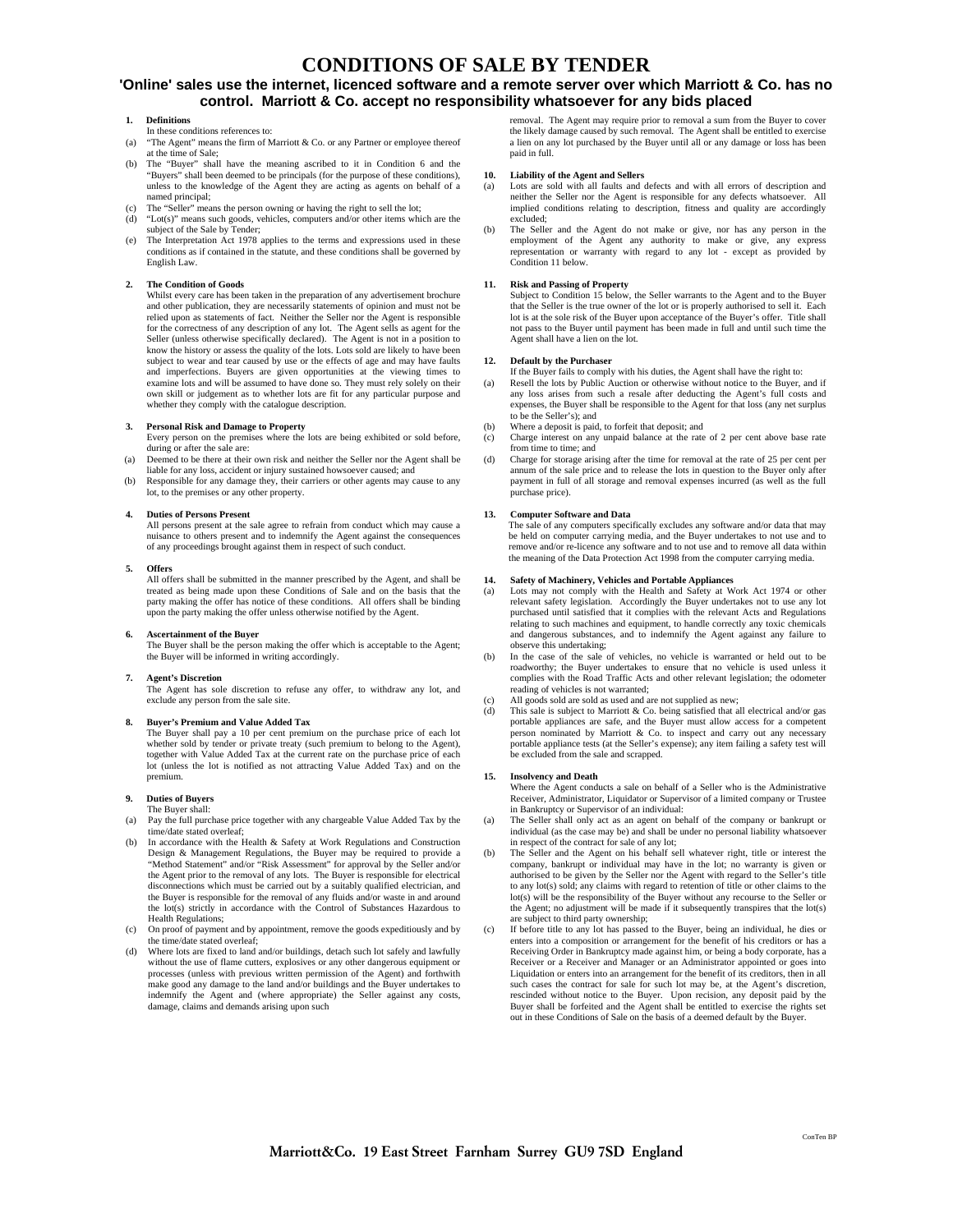I/we hereby tender for the purchase of the lot(s) as described below, and in the event of the offer(s) being accepted agree to complete the purchase in accordance with the Conditions of Sale as printed in this document.

| Lot | <b>Description</b>                                                                                                                                                                                                                        | Offer       |
|-----|-------------------------------------------------------------------------------------------------------------------------------------------------------------------------------------------------------------------------------------------|-------------|
| 1   | A quantity of catering equipment, as lottted, including:                                                                                                                                                                                  |             |
|     | Three Casio touch screen cash registers each with Casio receipt<br>printer                                                                                                                                                                |             |
|     | Two stainless steel Samsung CM1919 microwaves<br>A Samsung Snackmate CM1069 microwave<br>A Pioneer A-209R stereo amplifier                                                                                                                |             |
|     | A Maidaid Halcyon D500WS glass washer<br>A double door under counter glass fronted refrigerators<br>A stainless steel three group coffee machine with two steam wands<br>and one hot water tap                                            |             |
|     | A top digital espresso coffee grinder<br>A Anfin Milano coffee grinder                                                                                                                                                                    |             |
|     | A Waring PB25EX blender                                                                                                                                                                                                                   | £+BP+VAT    |
| 2   | A quantity of cutlery and crockery, as lotted                                                                                                                                                                                             | £+BP+VAT    |
| 3   | A quantity of restaurant furniture, as lotted, including:                                                                                                                                                                                 |             |
|     | Five light wood veneer adjustable stools<br>Nine light wood veneer tables with stainless steel frame<br>11 occasional chairs<br>One Frevd pedestal fans<br>Four cork style stools                                                         |             |
|     | Two candelabras<br>Two desk lamps                                                                                                                                                                                                         |             |
|     | A dark wood veneer timber coat rack                                                                                                                                                                                                       | £+BP+VAT    |
| 4   | A quantity of glassware, as lotted, including:                                                                                                                                                                                            |             |
|     | Approximately 34 90ml shot glasses (boxed)<br>Approximately 35 Old fashion glasses (boxed)<br>Approximately 140 Highball glasses (boxed)                                                                                                  |             |
|     | Approximately 150 Martini glasses (boxed)                                                                                                                                                                                                 | £+BP+VAT    |
| 5   | A quantity of food stock, as lotted, including:                                                                                                                                                                                           |             |
|     | Approximately ten 3.17kg cans of vegetarian refried beans<br>Approximately eight 1.5kg cans of jalapenos chillies<br>Approximately 12 410gm cans of Sainsbury's green lentils<br>Approximately ten 410gm cans of Sainsbury's butter beans |             |
|     | A quantity of spices<br>A quantity of rice                                                                                                                                                                                                | $f$ +BP+VAT |
|     |                                                                                                                                                                                                                                           |             |
|     |                                                                                                                                                                                                                                           |             |
|     |                                                                                                                                                                                                                                           |             |
|     |                                                                                                                                                                                                                                           |             |
|     |                                                                                                                                                                                                                                           |             |
|     |                                                                                                                                                                                                                                           |             |
|     | Upon submission of your above bid(s) we will add your contact details to our mailing list, to allow us to notify you<br>of similar future sales, unless you inform us other wise. * Please note if we are not supplied with a valid email |             |

*Please tick here if you do not wish your details to be added to our mailing list*

*address we cannot ensure you receive sale notifications.*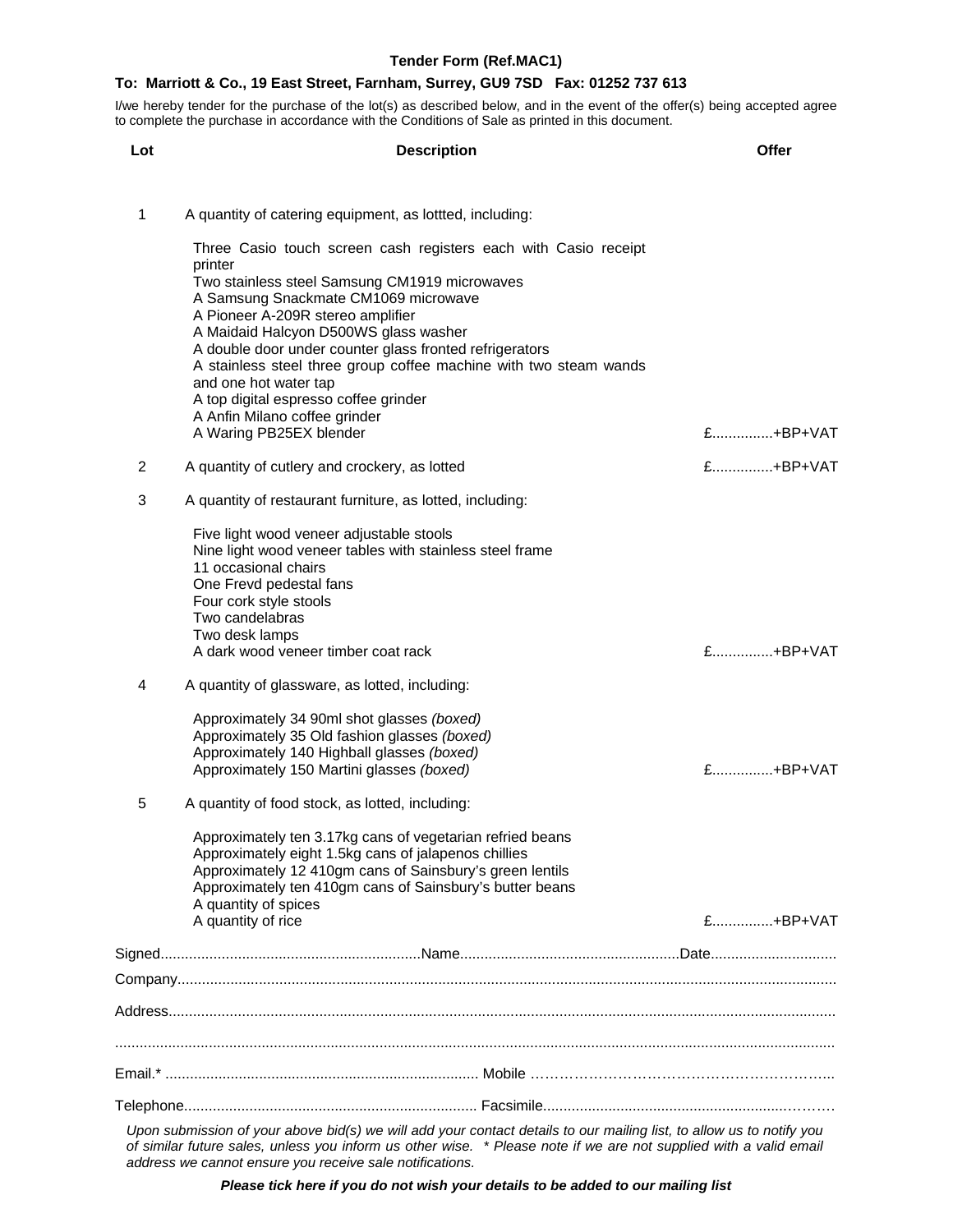I/we hereby tender for the purchase of the lot(s) as described below, and in the event of the offer(s) being accepted agree to complete the purchase in accordance with the Conditions of Sale as printed in this document.

| Lot            | <b>Description</b>                                                                                                                                                                                                                                                                                                                       | Offer       |
|----------------|------------------------------------------------------------------------------------------------------------------------------------------------------------------------------------------------------------------------------------------------------------------------------------------------------------------------------------------|-------------|
|                |                                                                                                                                                                                                                                                                                                                                          |             |
| 6              | A quantity of catering equipment, as lotted, including:                                                                                                                                                                                                                                                                                  |             |
|                | A Securikey safe<br>Two four tier steel catering racks<br>Two stainless steel benches with shelf under<br>Three stainless steel Williams refrigerators model HJ1SA<br>Three stainless steel mobile work benches with shelf under                                                                                                         | $E$ +BP+VAT |
| $\overline{7}$ | Various office equipment, as lotted, including:                                                                                                                                                                                                                                                                                          |             |
|                | A communications cabinet<br>A Netgear wireless ADSL modem router<br>A keyboard<br>A XPC CD shuttler<br>A Samsung flat panel monitor<br>A HP LaserJet M1005 MFP printer<br>A flat panel monitor, keyboard and mouse<br>A DeskJet 1220c printer<br>Three multi drawer cabinets (six drawers)<br>A steel two drawer vertical filing cabinet |             |
|                | A receipt printer<br>A Blue upholstered swivel chair with arm rests                                                                                                                                                                                                                                                                      |             |

| $\begin{minipage}[c]{0.9\linewidth} \textbf{Company} \textit{} \textit{} \textit{} \textit{} \textit{} \textit{} \textit{} \textit{} \textit{} \textit{} \textit{} \textit{} \textit{} \textit{} \textit{} \textit{} \textit{} \textit{} \textit{} \textit{} \textit{} \textit{} \textit{} \textit{} \textit{} \textit{} \textit{} \textit{} \textit{} \textit{} \textit{} \textit{} \textit{}$ |  |
|-------------------------------------------------------------------------------------------------------------------------------------------------------------------------------------------------------------------------------------------------------------------------------------------------------------------------------------------------------------------------------------------------|--|
|                                                                                                                                                                                                                                                                                                                                                                                                 |  |
|                                                                                                                                                                                                                                                                                                                                                                                                 |  |
|                                                                                                                                                                                                                                                                                                                                                                                                 |  |
|                                                                                                                                                                                                                                                                                                                                                                                                 |  |
|                                                                                                                                                                                                                                                                                                                                                                                                 |  |
| Here we have been reference to be a state for will reduce an expected details to remain them that the allowing to methods on $\alpha$                                                                                                                                                                                                                                                           |  |

*Upon submission of your above bid(s) we will add your contact details to our mailing list, to allow us to notify you of similar future sales, unless you inform us other wise. \* Please note if we are not supplied with a valid email address we cannot ensure you receive sale notifications.* 

*Please tick here if you do not wish your details to be added to our mailing list*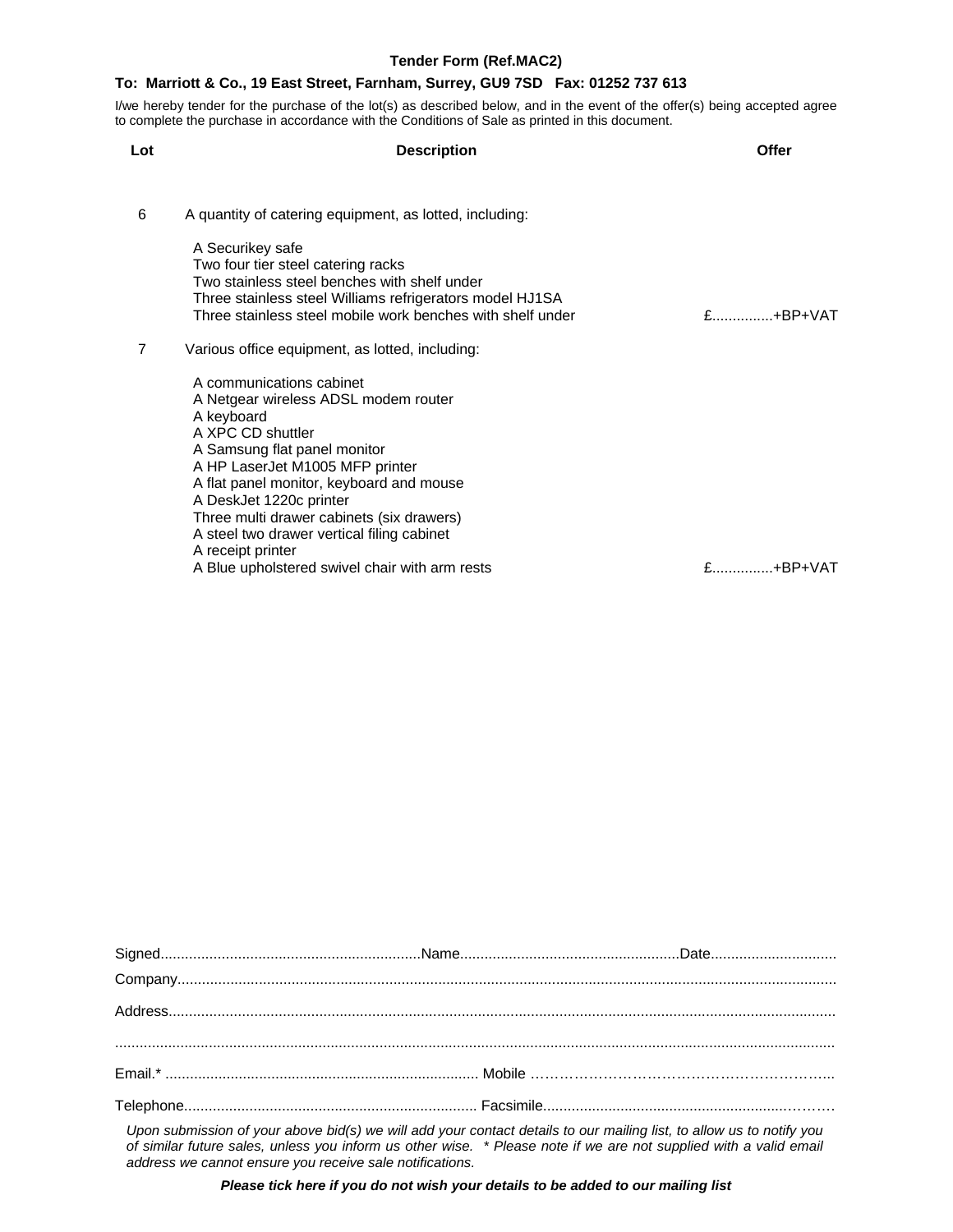I/we hereby tender for the purchase of the lot(s) as described below, and in the event of the offer(s) being accepted agree to complete the purchase in accordance with the Conditions of Sale as printed in this document.

| Lot | <b>Description</b>                                                                                                                                                                                                                                                                                                                                                                                                                                                                                                                                                                                                                                                                                                                                                                                                                                                 | Offer                      |
|-----|--------------------------------------------------------------------------------------------------------------------------------------------------------------------------------------------------------------------------------------------------------------------------------------------------------------------------------------------------------------------------------------------------------------------------------------------------------------------------------------------------------------------------------------------------------------------------------------------------------------------------------------------------------------------------------------------------------------------------------------------------------------------------------------------------------------------------------------------------------------------|----------------------------|
| 8   | A quantity of catering equipment, as lotted, including:<br>A three tier stainless steel catering trolley<br>A Lincat six hob gas cooker with oven under<br>A Lincat Bain Marie (non-operational)<br>A stainless steel bench with shelf under<br>A Lincat oven (two tier)<br>A Williams double door and two drawer refrigerator with<br>stainless steel bench above<br>A two tier shelving unit<br>A Bisley steel four drawer vertical filing cabinet<br>A stainless steel single trough corner unit with shelf under<br>A Mash MP3 player<br>A Comenda FC54 dishwasher (non-operational)<br>A mop and bucket<br>A Hoshizaki ice maker<br>A two tier mobile catering rack<br>A three tier mobile catering rack<br>A stainless steel table<br>A quantity of cleaning chemicals<br>Two stainless steel Williams LJ1SA freezers<br>A Seiko Precision QR-375 time clock | £+BP+VAT                   |
| 9   | A quantity of consumable products, as lotted, including:<br>A quantity of plastic straws<br>A quantity of toilet rolls<br>A quantity of kitchen rolls                                                                                                                                                                                                                                                                                                                                                                                                                                                                                                                                                                                                                                                                                                              | £+BP+VAT                   |
| 10  | A gram chest freezer and a quantity of cooking utensils and trays, as lotted                                                                                                                                                                                                                                                                                                                                                                                                                                                                                                                                                                                                                                                                                                                                                                                       | £+BP+VAT                   |
| 11  | A quantity of catering equipment, as lotted, including:                                                                                                                                                                                                                                                                                                                                                                                                                                                                                                                                                                                                                                                                                                                                                                                                            |                            |
|     | A Santos juicer<br>A Winterhalter dishwasher (suitable for spare parts only)<br>A Samsung stainless steel commercial microwave<br>A Blue Seal four hob cooker with oven under<br>A Sanyo commercial combi microwave oven                                                                                                                                                                                                                                                                                                                                                                                                                                                                                                                                                                                                                                           | $f$ <sub>u</sub> $+BP+VAT$ |

| and the contract of the contract of the contract of the contract of the contract of the contract of the contract of the contract of the contract of the contract of the contract of the contract of the contract of the contra |  |
|--------------------------------------------------------------------------------------------------------------------------------------------------------------------------------------------------------------------------------|--|

*Upon submission of your above bid(s) we will add your contact details to our mailing list, to allow us to notify you of similar future sales, unless you inform us other wise. \* Please note if we are not supplied with a valid email address we cannot ensure you receive sale notifications.* 

*Please tick here if you do not wish your details to be added to our mailing list*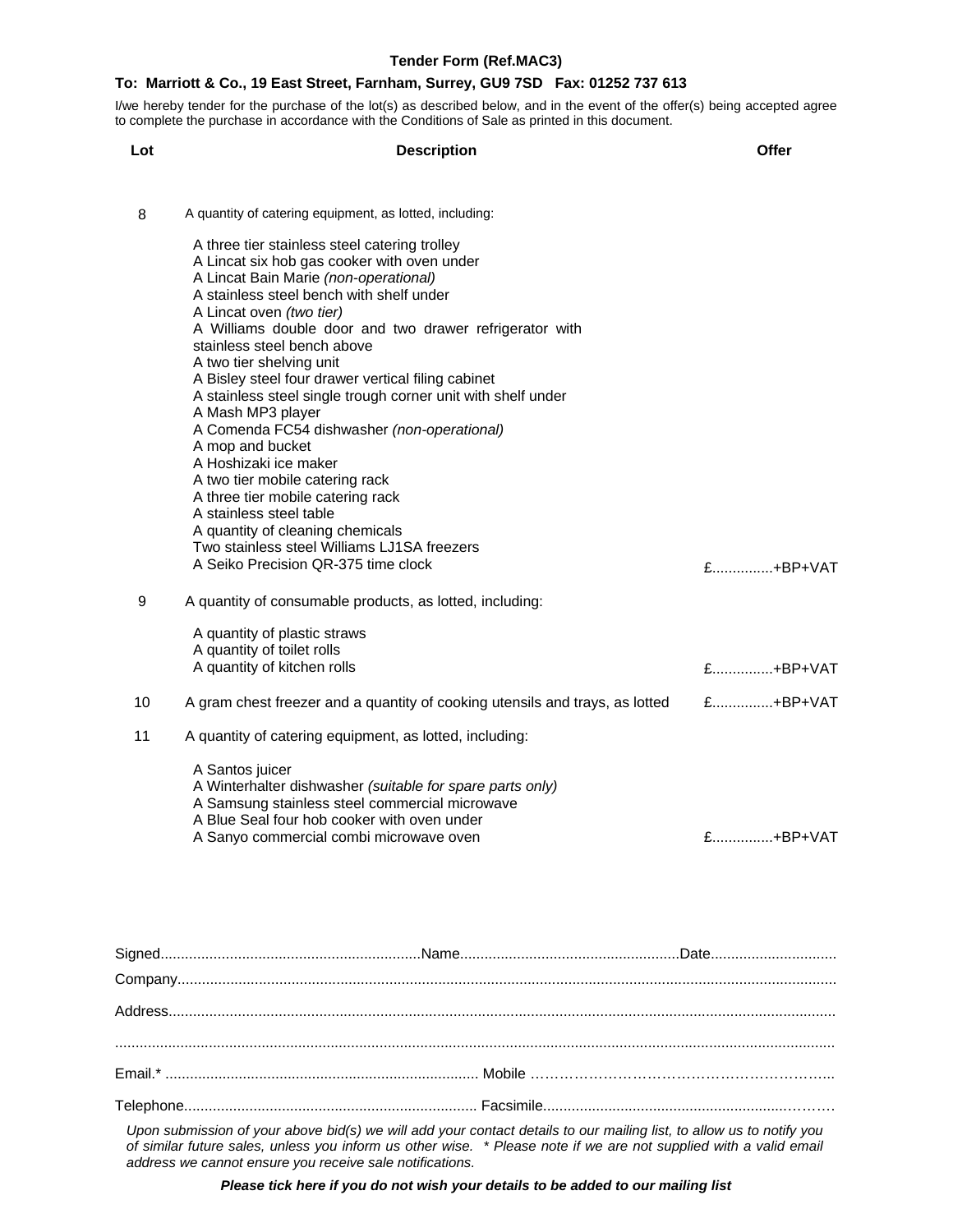I/we hereby tender for the purchase of the lot(s) as described below, and in the event of the offer(s) being accepted agree to complete the purchase in accordance with the Conditions of Sale as printed in this document.

**Lot Description Offer**

12 A quantity of wet stock, as lotted, including: *(Please note: the stock list below has been prepared by a third party and we cannot guarantee its accuracy – we recommend buyers view the stock to satisfy themselves that all items are present before making an offer)* 

> Approximately 139 bottles of spirits and liqueurs including Ocho Blanco, Ocho Reposado, J Cuervo Tradicional, Don Julio Reposado, Russian Standard, Hendrick's Gin, Macallan Whiskey, Baileys, Malibu etc Approximately 419 bottles of beer including Corona, Estrella Damm, Pacifico, Negra Modelo, Bohemia Approximately 349 bottles of various wines including El Picador Savignon Blanc, Vallemayor Rioja White, Eiral Albarino, Tapiz Malbec Syrah, Buenc Malbec Organic, Tapic Malbec Rose etc **Exercise 2018** 2................+BP+VAT

| $\label{eq:comp} \textbf{Company}.\textcolor{red}{\textbf{tempany}.\textcolor{blue}{\textbf{1}}}\textcolor{blue}{\textbf{1}}\textcolor{blue}{\textbf{1}}\textcolor{blue}{\textbf{2}}\textcolor{blue}{\textbf{2}}\textcolor{blue}{\textbf{2}}\textcolor{blue}{\textbf{2}}\textcolor{blue}{\textbf{2}}\textcolor{blue}{\textbf{2}}\textcolor{blue}{\textbf{2}}\textcolor{blue}{\textbf{2}}\textcolor{blue}{\textbf{2}}\textcolor{blue}{\textbf{2}}\textcolor{blue}{\textbf{2}}\textcolor{blue}{\textbf{2}}\textcolor{blue}{\textbf{2}}\$ |  |  |
|----------------------------------------------------------------------------------------------------------------------------------------------------------------------------------------------------------------------------------------------------------------------------------------------------------------------------------------------------------------------------------------------------------------------------------------------------------------------------------------------------------------------------------------|--|--|
|                                                                                                                                                                                                                                                                                                                                                                                                                                                                                                                                        |  |  |
|                                                                                                                                                                                                                                                                                                                                                                                                                                                                                                                                        |  |  |
|                                                                                                                                                                                                                                                                                                                                                                                                                                                                                                                                        |  |  |
|                                                                                                                                                                                                                                                                                                                                                                                                                                                                                                                                        |  |  |
|                                                                                                                                                                                                                                                                                                                                                                                                                                                                                                                                        |  |  |
| Unan automiación of your chaus hid(a) your will add your contact dataile to ayrenailing liet to allow yo to potificiary                                                                                                                                                                                                                                                                                                                                                                                                                |  |  |

*Upon submission of your above bid(s) we will add your contact details to our mailing list, to allow us to notify you of similar future sales, unless you inform us other wise. \* Please note if we are not supplied with a valid email address we cannot ensure you receive sale notifications.* 

*Please tick here if you do not wish your details to be added to our mailing list*